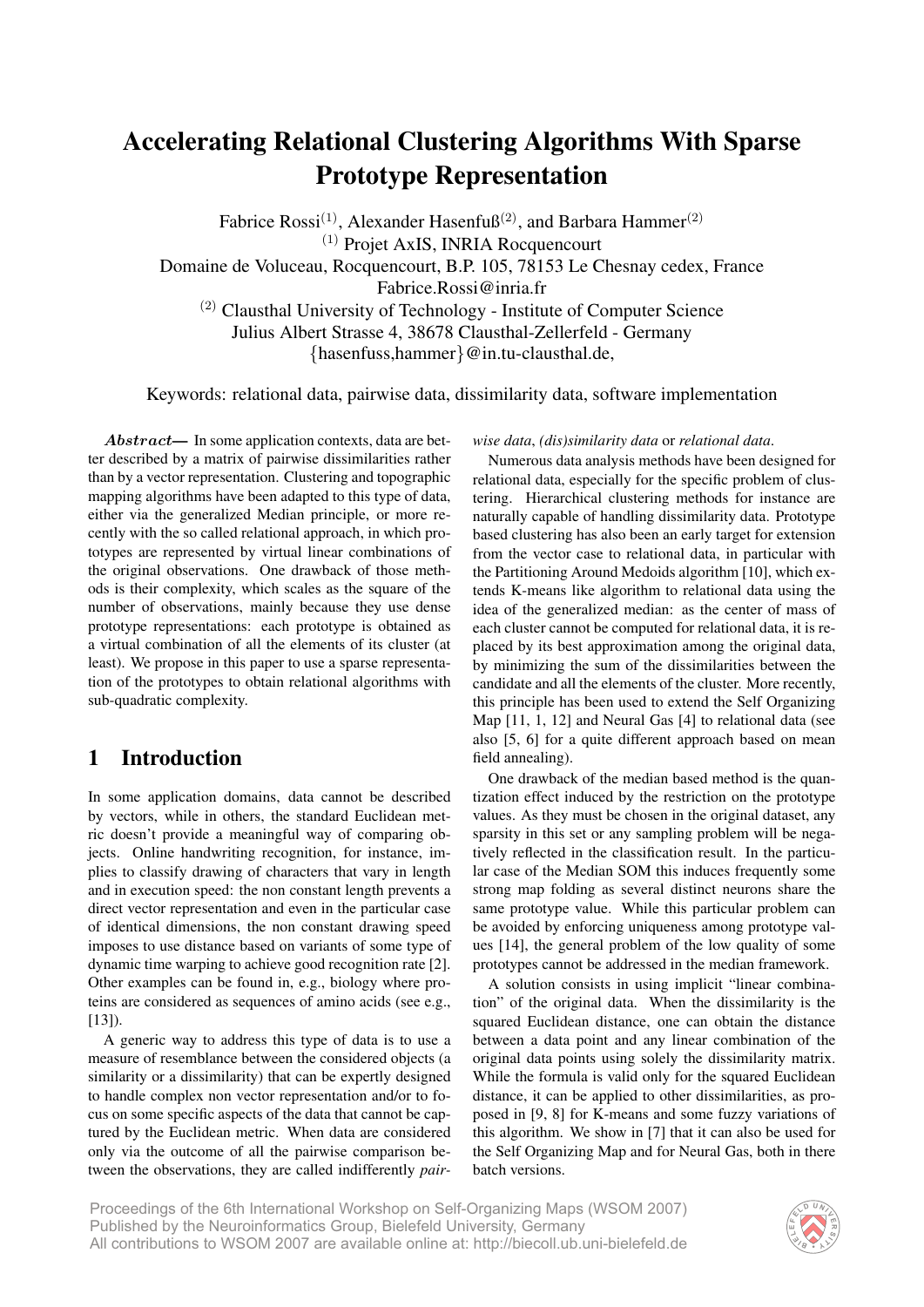One limitation shared by median algorithms and relational ones is there cost. Careful implementations of median algorithms lead to minimal costs per iteration (epoch) of order  $O(N^2)$  (for N observations), as shown in [3] for the Median SOM. We show in the present paper that this is also the case for the relational K-means. As the size of the dissimilarity matrix is  $O(N^2)$  one might consider this cost per iteration to be acceptable. However, clustering and mapping algorithms are by essence exploratory methods: while the dissimilarity matrix is computed once and for all, exploratory methods have some user driven parameters such as the number of clusters. It is natural for the user to test several values of this number (and of other parameters if needed). Moreover, while batch methods tend to converge very quickly to a local minimum, its quality strongly depends on the initial random configuration. It is therefore very important to compare outcomes of several random starts. All in one, a per iteration cost of  $O(N^2)$  can lead in practice to quite important running times that are incompatible with exploratory analysis of large datasets.

This motivates the present work: we propose a strategy to enforce sparse prototypes in the sense that each prototype is obtained as an implicit linear combination of a small number of original data points (called its support points). This transforms the cost per iteration from  $O(N^2)$ to  $O(NPK + KP^3)$ , where P is the number of data points per prototype and  $K$  is the number of clusters. While this approach is used here for the relational K-means only, it could be applied in the same way to topographic relational mappings [7].

The rest of the paper is organized as follows. Section 2 recalls the relational K-means algorithm and shows how to obtain the  $O(N^2)$  per iteration cost. Then Section 3 presents the proposed sparse strategy, which is experimentally studied in section 4.

## 2 Relational K-means

### 2.1 Relational data

We assume given N observations,  $(x_i)_{1\leq i\leq N}$  together with a dissimilarity matrix,  $D = (d_{ij})_{1 \leq i,j \leq N}$  that fulfills the standard hypotheses for dissimilarities: D is symmetric, has only positive values and a zero diagonal.

Relational clustering methods are based on the following remark. Let us assume that the observations belong to  $\mathbb{R}^n$ and that  $d$  is the squared Euclidean distance. Then consider a normalized linear combination of the observations, i.e.,  $y = \sum_{i=1}^{N} \alpha_i \mathbf{x}_i$  with  $\sum_{i=1}^{N} \alpha_i = 1$ . Then we have:

$$
||y - \mathbf{x}_i||^2 = (D\alpha)_i - \frac{1}{2}\alpha^T D\alpha.
$$
 (1)

For an arbitrary dissimilarity on  $N$  observations from an arbitrary input space, we introduce implicit "linear combination" as normalized vectors from  $\mathbb{R}^N$  and we define an

extended dissimilarity:

$$
d(\boldsymbol{\alpha}, \mathbf{x}_i) = (D\boldsymbol{\alpha})_i - \frac{1}{2}\boldsymbol{\alpha}^T D\boldsymbol{\alpha},
$$
 (2)

for  $\boldsymbol{\alpha} \in \mathbb{R}^N$  and  $\sum_{i=1}^N \alpha_i = 1$ .

The relational K-means uses linear combination prototypes (denoted  $\alpha^{(1)}, \ldots, \alpha^{(K)}$  for K clusters) and optimizes the following within class variance:

$$
\sum_{k=1}^{K} \sum_{\mathbf{x}_i \in C_k} d(\boldsymbol{\alpha}^{(k)}, \mathbf{x}_i),
$$
\n(3)

where  $C_k$  is the k-th cluster. As in the standard K-means, this is done by alternating between an assignment phase in which each observation is assigned to the cluster of its closest prototype (in term of the extended dissimilarity) and a representation phase in which prototypes are updated by minimizing the within class variance while holding the partition constant. For cluster  $k$ , the representation phase consists in solving

$$
(R_k) \min_{\mathbf{\alpha} \in \mathbb{R}^N} \sum_{\mathbf{x}_i \in C_k} d(\mathbf{\alpha}, \mathbf{x}_i),
$$
  
with 
$$
\sum_{i=1}^N \alpha_i = 1.
$$
 (4)

Some simple calculations leads to the obvious solution  $\boldsymbol{\alpha}^{(k)} = \frac{1}{|C_k|}(\delta_{k,1}, \dots, \delta_{k,N}),$  where  $\delta_{k,i} = 1$  if and only if  $x_i \in C_k$ . The prototype can therefore by considered as an implicit center of mass for its cluster.

### 2.2 Naive algorithm

The standard formulation of the relational K-means is then the following one:

- (1) initialize randomly the clusters
- (2) compute the  $\boldsymbol{\alpha}^{(k)} = \frac{1}{|C_k|}(\delta_{k,1},\ldots,\delta_{k,N})$
- (3) for all  $i \in \{1, ..., N\}$ 
	- (a) for all  $k \in \{1, ..., K\}$ , compute  $d(\boldsymbol{\alpha}^{(k)}, \mathbf{x}_i) =$  $(D\boldsymbol{\alpha}^{(k)})_i - \frac{1}{2}\boldsymbol{\alpha}^{(k)}^T D\boldsymbol{\alpha}^{(k)}$

(b) assign  $\mathbf{x}_i$  to  $C_k$  for which  $d(\boldsymbol{\alpha}^{(k)}, \mathbf{x}_i)$  is minimal

- (4) update the  $\alpha^{(k)}$
- (5) return to 3 if the algorithm has not converged

A naive implementation of this algorithm can lead to rather large running times, especially if the natural sparseness of the  $\alpha^{(k)}$  is not used. For an arbitrary vector  $\alpha$  (with  $\sum_i \alpha_i = 1$ ), computing  $(D\alpha)_i$  is a  $O(N)$  operation, while  $\alpha^T D \alpha$  is a  $O(N^2)$  operation. During the assignment phase of the algorithm,  $\frac{1}{2} \alpha^{(k)}^T D \alpha^{(k)}$  has to be calculated for each cluster leading to a  $O(KN^2)$  total cost. Moreover,  $(D\alpha^{(k)})$ <sub>i</sub> must be computed for each pair  $(k, i)$ , leading again to a  $O(KN^2)$  total cost. Other operations have a negligible relative cost: this naive implementation of the relational K-means has therefore a complexity of  $O(KN^2)$ .

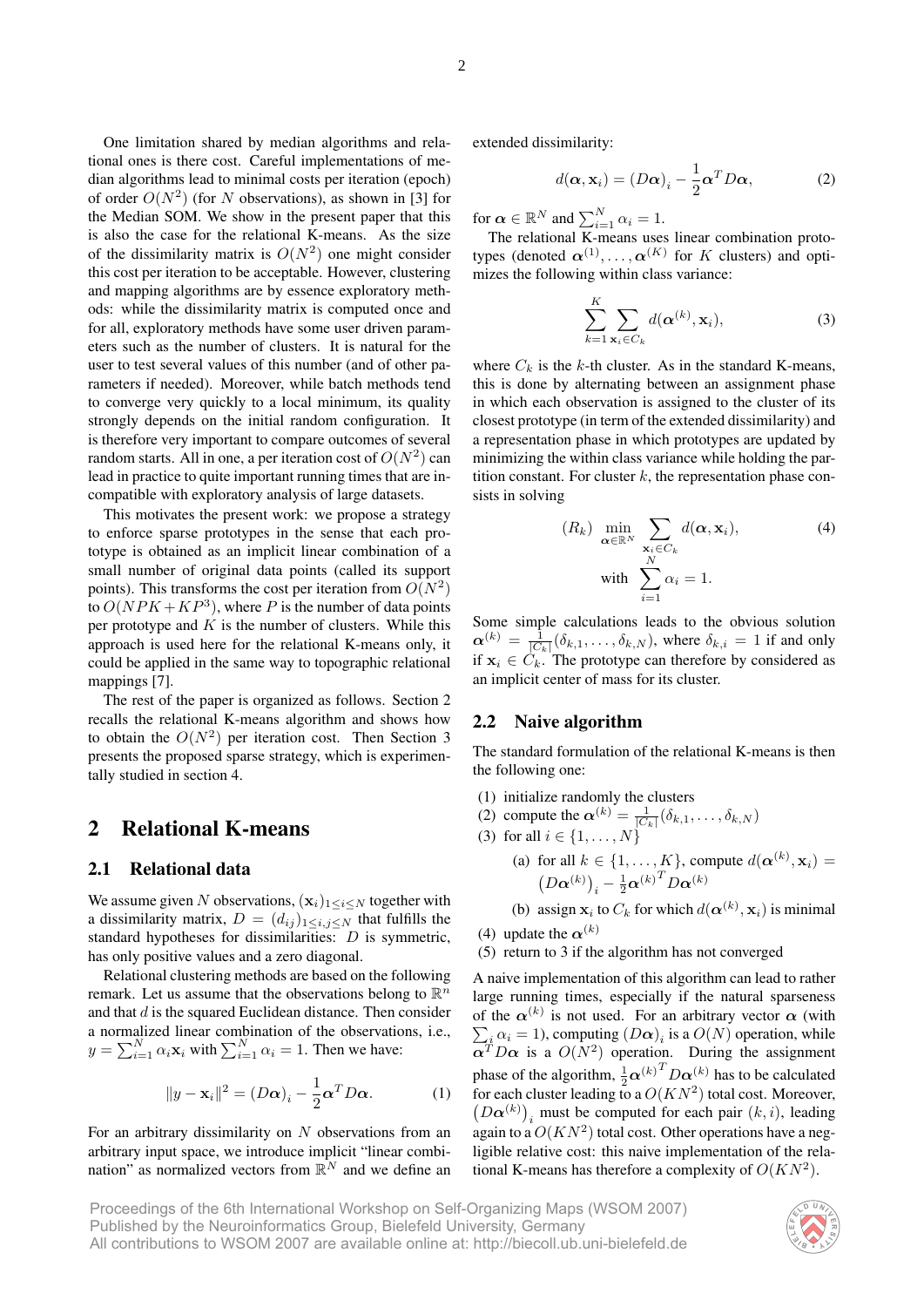### 2.3 Sparse Prototypes

Fortunately, the  $\alpha^{(k)}$  are not dense vectors: there is only  $|C_k|$  nonzero terms in  $\alpha^{(k)}$ . The total number of nonzero coefficients is therefore N. This can be used to reduce the complexity to  $O(N^2)$ .

The first aspect consists in using only nonzero terms in the calculation of  $\left(D\pmb{\alpha}^{(k)}\right)_i = \frac{1}{|C_k|} \sum_{j \in C_k} d_{ij}$ , leading to a cost of  $O(|C_k|)$  for one pair  $(k,i)$  and therefore to a total cost of  $O(N^2)$ , as  $\sum_{k=1}^{K} |C_k| = N$ . Applying this rule to the calculation of  $\alpha^{(k)}^{T}D\alpha^{(k)}$  would lead to a cost of  $O(|C_k|^2)$ . However, assignment is based on the calculation of  $(D\alpha^{(k)})$ , for all pairs  $(k, i)$ , including those for which i  $i \in C_k$ . As  ${\alpha^{(k)}}^T D {\alpha^{(k)}} = \frac{1}{|C_k|} \sum_{i \in C_k} {\left(D {\alpha^{(k)}}\right)_i}$ , the additional cost to obtain this value based on the  $(D\alpha^{(k)})$ is only  $O(|C_k|)$ , i.e.,  $O(N)$  for all clusters, rather than  $O(\sum_{k=1}^K |C_k|^2).$ 

We obtained the following  $O(N^2)$  algorithm:

- (1) initialize randomly the clusters
- (2) compute and store  $(D\alpha^{(k)})_i$  for all k and all i (memory cost:  $O(NK)$ ; computation cost:  $O(N^2)$ )
- (3) compute and store  $-\frac{1}{2}\boldsymbol{\alpha}^{(k)}^T D \boldsymbol{\alpha}^{(k)}$  for all k (memory cost:  $O(K)$ ; computation cost:  $O(N)$ )
- (4) for all  $i \in \{1, \ldots, N\}$  (computation cost of the whole loop:  $O(NK)$ :
	- (a) for all  $k \in \{1, \ldots, K\}$ , compute  $d(\boldsymbol{\alpha}^{(k)}, \mathbf{x}_i)$  (in constant time)
	- (b) assign  $x_i$  to its closest prototype
- (5) return to 2 if the algorithm has not converged

### 3 Enforcing sparser prototypes

### 3.1 Impact of sparsity on the running time

As shown in the previous section, the natural sparsity of the prototypes leads to a  $O(N^2)$  algorithm. While this is acceptable for reasonable values of  $N$ , this quadratic behavior reduces the scalability of the algorithm. Fortunately, sparser prototypes reduce further the complexity.

The computation cost of  $(D\alpha)_i$  is indeed proportional to the number of nonzero terms in  $\alpha$ . If we assume to have only P nonzero terms for each cluster prototype, computing  $(D\alpha^{(k)})$ , for all pairs  $(k, i)$  costs only  $O(NPK)$ . i Moreover,  ${\alpha^{(k)}}^T D {\alpha^{(k)}}$  can be computed based on the quantities needed for data assignment in  $O(P)$  for each cluster.

Enforcing sparse prototypes can therefore in theory lead to a  $O(NPK)$  algorithm.

### 3.2 Center of mass approximation

However, the optimal prototypes obtained by the relational K-means algorithm have  $O(|C_k|)$  nonzero term. We have therefore to rely on an approximation method based on the following remark. In  $\mathbb{R}^n$ , *n* points in general positions are sufficient to generate the whole space as the linear combinations of these points. This means that while the center of mass of cluster  $C_k$  is conveniently represented by  $\boldsymbol{\alpha}^{(k)} = \frac{1}{|C_k|}(\delta_{k,1}, \dots, \delta_{k,N})$ , one might also choose a limited number of points in  $C_k$  and find coefficients for those points that also represent the center of mass.

Let us more precisely consider  $J_k = \{j_{k,1}, \ldots, j_{k,P}\}\$ such that  $x_{j_{k,p}} \in C_k$  for all p. We are looking for a representation of the center of mass of  $C_k$  as a linear combination of the  $x_{j_{k,p}}$  (called the *support points* for this cluster), that is we want to solve the following constrained optimization problem:

$$
(P_k) \min_{\alpha \in \mathbb{R}^N} \sum_{i \in C_k} d(\alpha, \mathbf{x}_i),
$$
  
with 
$$
\sum_{i=1}^N \alpha_i = 1; \forall j \notin J_k, \ \alpha_j = 0.
$$
 (5)

Let us denote  $s_{k,j} = \sum_{i \in C_k} d_{ij}, D_J = (d_{uv})_{u \in J, v \in J}$  and  $\mathbf{s}_{k,J} = (s_{k,j_{k,1}}, \dots, s_{k,j_{k,P}})^T$ . Then problem  $(P_k)$  can be rewritten:

$$
(P_k) \min_{\boldsymbol{\beta} \in \mathbb{R}^P} \mathbf{s}_{k,J}^T \boldsymbol{\beta} - \frac{|C_k|}{2} \boldsymbol{\beta}^T D_J \boldsymbol{\beta},
$$
\n
$$
\text{with } \sum_{i=1}^P \beta_i = 1.
$$
\n
$$
(6)
$$

The corresponding Lagrangian is

$$
L_k(\boldsymbol{\beta}, \lambda) = \mathbf{s}_{k,J}{}^T \boldsymbol{\beta} - \frac{|C_k|}{2} \boldsymbol{\beta}^T D_J \boldsymbol{\beta} + \lambda \left( \sum_{j=1}^P \beta_j - 1 \right), \tag{7}
$$

whose gradient is given by

$$
\nabla L_k = \mathbf{s}_{k,J} - |C_k| D_J \boldsymbol{\beta} + \lambda \mathbf{1},\tag{8}
$$

where  $\mathbf{1} = (1, \dots, 1)^T \in \mathbb{R}^P$ . Combining  $\nabla L_k = 0$  and  $\sum_{j=1}^{P} \beta_i = 1$ , we obtain the following linear system:

$$
\left(\begin{array}{cc} |C_k|D_J & -1 \\ 1^T & 0 \end{array}\right) \left(\begin{array}{c} \beta \\ \lambda \end{array}\right) = \left(\begin{array}{c} \mathbf{s}_{k,J} \\ 1 \end{array}\right). \tag{9}
$$

Solving this system gives a local minimum of the problem. It should be noted that in the particular case of the squared Euclidean distance, if  $P$  is larger than the dimension of the data space, then the linear system will likely be underdetermined. It is therefore advisable to look for a least square solution to the problem (via, e.g., a singular value decomposition).

### 3.3 Sparse relational K-means

Using the sparse representation proposed above, we obtain the following algorithm:

Proceedings of the 6th International Workshop on Self-Organizing Maps (WSOM 2007) Published by the Neuroinformatics Group, Bielefeld University, Germany All contributions to WSOM 2007 are available online at: http://biecoll.ub.uni-bielefeld.de

### **U N L** $\frac{1}{2}$ **EE**  $L$ **R**  $\mathcal{G}$ **L I E T**  $\frac{1}{2}$ **Y ●**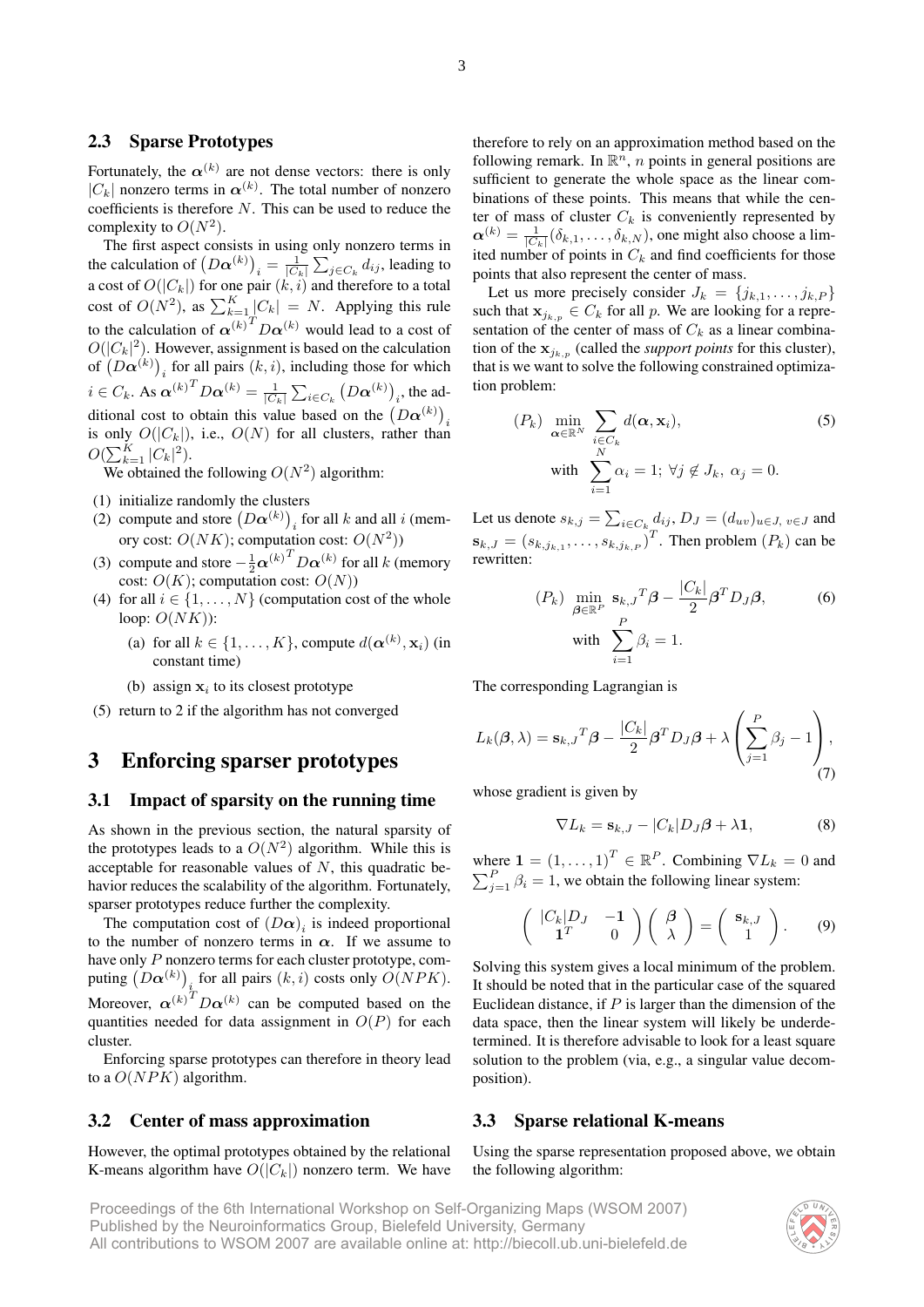- (1) initialize randomly the clusters
- (2) select P random points in each cluster (see Section 3.4 for details)
- (3) compute a solution  $\beta_k$  to  $(P_k)$  for each cluster:
	- (a) compute  $s_{k,J}$  (computational cost:  $O(|C_k|P)$ )
	- (b) solve Equation 9 (computational cost:  $O(P^3)$ with singular value decomposition)
- (4) compute and store  $(D\beta_k)_i$  for all k and all i (computational cost:  $O(NPK)$ )
- (5) compute and store  $-\frac{1}{2}\beta_k^T D \beta_k$  for all k (computational cost:  $O(PK)$ )
- (6) for all  $i \in \{1, \ldots, N\}$  (computation cost of the whole loop:  $O(NK)$ 
	- (a) for all  $k \in \{1, ..., K\}$ , compute  $d(\boldsymbol{\alpha}^{(k)}, \mathbf{x}_i)$
	- (b) assign  $x_i$  to its closest prototype
- (7) return to 2 if the algorithm has not converged

The total cost is therefore  $O(NPK + KP^3)$ . As a consequence, this approach will reduce the running time if  $PK \ll N$  and  $P^2 \ll N$ .

### 3.4 Choosing support points

Computing the optimal support points for a cluster is a combinatorial problem. It is therefore mandatory to rely on heuristic selection. In the case of the squared Euclidean distance, the center of mass of a cluster can obviously be recovered exactly with d points in general position, where  $d$  is the dimension of the data space. In practice, selecting randomly d points from the cluster leads to very good results.

The same strategy can be applied to general dissimilarities, with some additional care. In general, the sparse prototype won't coincide with the real center of mass. As a consequence, each random subset of P points will produce a different estimate of the center of mass. If the subset changes at each iteration, the algorithm might never converge. We propose therefore to select randomly  $P$  points from each cluster and then to track assignments so as to maintain the support points as constant as possible. When a support point is removed from one cluster, another support point is randomly selected in the new cluster. As will be shown in section 4 this strategy leads to very satisfactory results.

# 4 Experimental validation

### 4.1 Setup

The proposed algorithms have been implemented in Java and tested on a Athlon 64 3000+ Processor, under a 64 bits Linux operating system (with the 1.5 version of the Java virtual machine from Sun). Timing is done with a native library that leverages the posix high resolution timer API. To limit the impact of Just In Time compilation, the timing is done as follows. First, the dissimilarity matrix is loaded and the chosen algorithm is run to completion once. Then, in the same virtual machine, the algorithm is run again ten times. The reported figure is the median value of the ten last runs, while the first one is discarded. Even for very short running times, the combination of this strategy and of the native high resolution timer results in very small relative variations between each run and therefore to reliable estimates of the running time of the algorithms. We report the average time spend per epoch in each situation.

### 4.2 Memory layout

Our main targets are datasets for which the dissimilarity matrix fits into the main memory of a recent personal computer, i.e. that occupies roughly a maximum of one gigabyte of memory. With single precision floating point values (4 bytes per value), this gives a maximum of approximately 23 000 observations. However, this implies storing only the upper (or lower) half of the dissimilarity matrix and induces therefore memory locality problems.

As pointed out in section 2.3, relational K-means operates by using sums of the form  $\sum_{j \in C_k} d_{ij}$ . If one stores the full dissimilarity matrix, the dissimilarities from  $x_i$  to any other data point are close to one another in the main memory. For instance, 23 000 such dissimilarities occupy 96 Kilo bytes of memory. As a consequence, the processor can load the corresponding memory block in its fast cache<sup>1</sup> and then operate in this cache to compute  $\sum_{j \in C_k} d_{ij}$  (on the test hardware, the cache is 512 kilobytes large, while the main memory measures 3 gigabytes).

On the contrary, storing the upper half of the dissimilarity matrix implies to spread in the whole memory the dissimilarities needed to compute sums of the form  $\sum_{j \in C_k} d_{ij}$ . As a consequence, the cache is far less efficient in this calculations, leading, in theory, to an order of magnitude slower algorithms. In practice, there is a complex balance between the amount of memory used and the memory access pattern, which means that in some situations, using half dissimilarity matrix might reduce the running time. However, this is very unlikely for the standard relational K-means: this algorithm must indeed access to all the dissimilarities at each epoch and is strongly impaired by non locality.

To illustrate this point, we give a simple example with a moderate size dataset. We consider  $N = 5000$  points randomly chosen in the unit square (in  $\mathbb{R}^2$ ) with the squared Euclidean distance and we measure the running time of the relational K-means for  $K = 20$  clusters. Results are reported in the following table:



<sup>&</sup>lt;sup>1</sup>This a very simplified description of the processor caching strategy, but additional details are not needed to understand the problem of memory locality.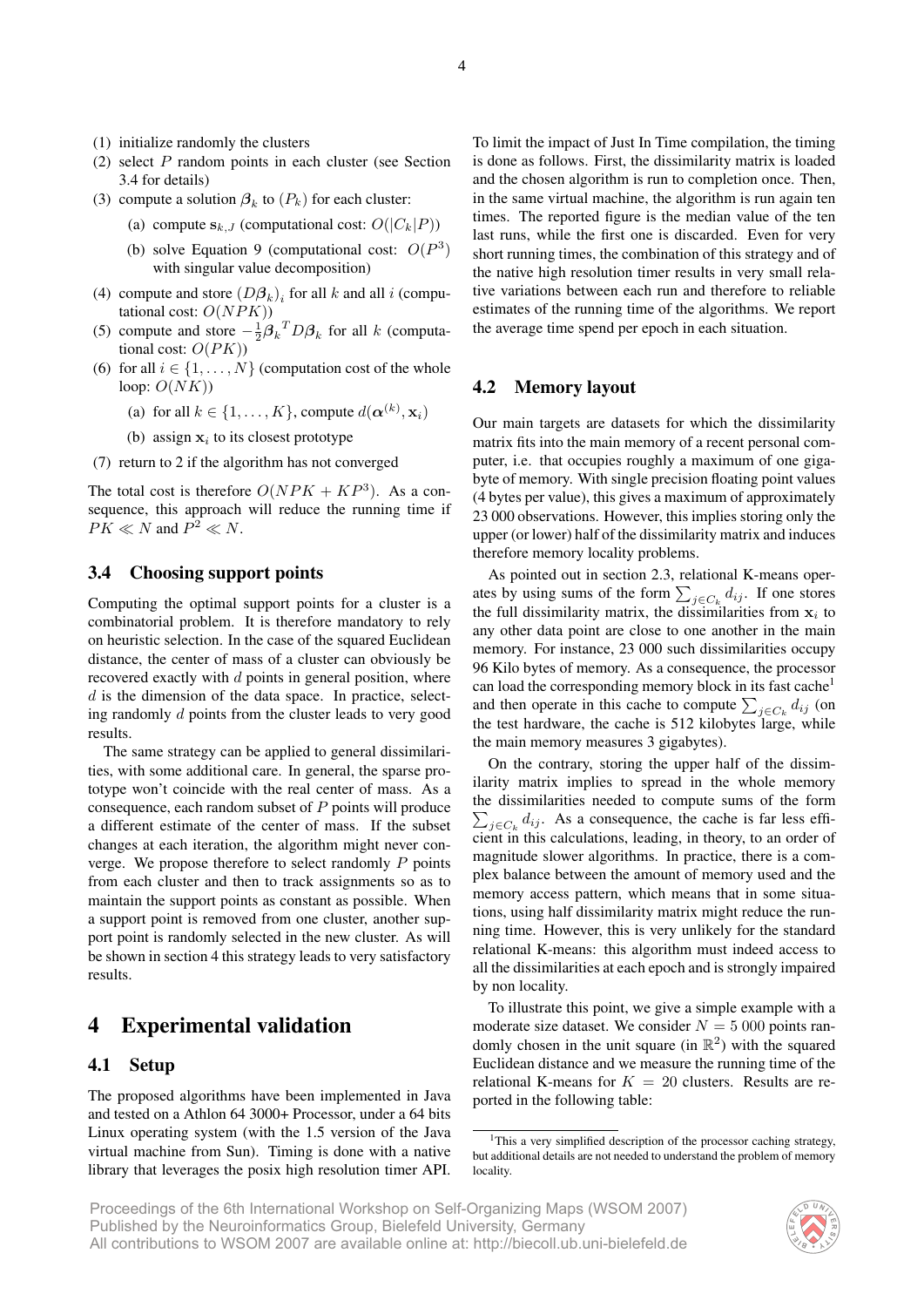| Relational K-means                 |  |  |  |  |  |
|------------------------------------|--|--|--|--|--|
| Storage method mean time per epoch |  |  |  |  |  |
| 94.6 ms<br>Full matrix             |  |  |  |  |  |
| Upper half<br>394 ms               |  |  |  |  |  |

In practice, one has to wait around one minute<sup>2</sup> to get a clustering result (the best out of 10 random initial states) in the first case against around four minutes in the second case. As this difference in running time increases very quickly with the size of the dataset, the half storage leads quickly to very high computation load. For instance, with  $N = 15000$  and  $K = 10$ , the mean time per epoch is more than 10 seconds, leading to running times of the hour order that are completely incompatible with exploratory analysis. In practice the standard relational K-means must be used with full dissimilarity matrices and is therefore limited to roughly 15 000 observations for one gigabyte of main memory.

The sparse approach proposed in this paper is far less sensitive to memory locality, mainly because it scans only  $NPK$  dissimilarity values for each epoch. When  $PK$  is small, this reduces a lot the effects of non locality. In the same experimental setting and with  $P = 3$ , we obtain the following timing:

| Sparse Relational K-means          |  |  |  |  |  |  |
|------------------------------------|--|--|--|--|--|--|
| Storage method mean time per epoch |  |  |  |  |  |  |
| Full matrix<br>$5 \text{ ms}$      |  |  |  |  |  |  |
| Upper half<br>$4.8 \text{ ms}$     |  |  |  |  |  |  |

In practice, results are obtained in 15 seconds for the full storage and in 14 seconds for the half storage. The sparse approach can therefore be used with the half storage solution and scales up to 23 000 observations.

### 4.3 Running time

We first validate complexity models. The cost per epoch depends only on the considered sizes (number of observations, of clusters and of support points) and not on the actual values contained in the dissimilarity matrix (even if in practice, the exact time needed to solve Equation 9 might depend on the involved values). We decided therefore to mainly validate the cost models on simple Euclidean data. As explained in the previous section, we limit ourselves to a maximum of 15 000 observations with a full representation of the dissimilarity matrix. Data are generated in the unit square in  $\mathbb{R}^2$  and compared with the squared Euclidean distance. We first use a fixed number of  $K = 10$  clusters to illustrate the quadratic behavior of the relational K-means. The following table gives the mean time per epoch as a function of  $N$ :

| Relational K-means           |                     |        |        |  |  |  |  |
|------------------------------|---------------------|--------|--------|--|--|--|--|
| 3.000<br>5 000<br>7.500      |                     |        |        |  |  |  |  |
| mean time (ms)               | 32.2<br>88.9<br>198 |        |        |  |  |  |  |
|                              | 10 000              | 12.500 | 15 000 |  |  |  |  |
| 366<br>mean time (ms)<br>592 |                     |        |        |  |  |  |  |

<sup>2</sup>including virtual machine start up and data loading

A quadratic model of the form time=  $\alpha N^2 + \beta N + \gamma$  fits correctly the data (mean absolute relative error: 1.6%).

On the same data and with  $P = 3$ , the sparse relational K-means has a roughly linear behavior and a much smaller running time:

| Sparse Relational K-means      |        |        |        |  |  |  |  |
|--------------------------------|--------|--------|--------|--|--|--|--|
| 3 000<br>5 0 0 0<br>7.500      |        |        |        |  |  |  |  |
| mean time (ms)<br>14.2<br>94   |        |        |        |  |  |  |  |
|                                | 10 000 | 12.500 | 15 000 |  |  |  |  |
| mean time (ms)<br>19.5<br>25.4 |        |        |        |  |  |  |  |

A linear model of the form time=  $\alpha N + \beta$  fits the observations correctly (mean absolute relative error: 2.1%).

We then study the influence of  $P$  on the running time of the sparse relational K-means. In theory, the rapid growth of  $O(KP<sup>3</sup>)$  limits drastically the value of P for small values of N: with  $N = 3000$  and  $K = 10$ , for instance, P cannot exceed 7 without dominating the complexity. In practice however, the behavior of the algorithm is more complex than expected as shown in the following table, which reports running time for  $N = 3000$  and  $K = 10$ :

| Sparse Relational K-means                                                  |  |  |  |  |  |  |  |
|----------------------------------------------------------------------------|--|--|--|--|--|--|--|
|                                                                            |  |  |  |  |  |  |  |
| mean time (ms) $\begin{vmatrix} 5 & 5.5 & 6.2 & 7.8 \end{vmatrix}$<br>14.1 |  |  |  |  |  |  |  |

As  $P$  remains small compared to  $N$ , solving Equation 9 takes less relative time than expected which leads to better scalability than expected in terms of P. We obtained similar figures for other values of  $N$ . For instance with  $N = 15000$ , the mean running time per iteration is 495 ms with  $K = 10$  and  $P = 100$ , still below the value obtained by the standard relational K-means.

We finally study the effect on  $K$  on the running time. In theory, the standard relational K-means should be unaffected, whereas the sparse version should behave linearly with  $K$  (for a fixed value of  $P$ ). In practice, the running time of the standard algorithm increases with  $K$ : this an expected consequence of the additional bookkeeping induced by a larger number of clusters. The following table gives an example with  $N = 7500$ :

| Relational K-means     |  |     |     |     |     |  |
|------------------------|--|-----|-----|-----|-----|--|
| 160<br>10<br>80<br>40  |  |     |     |     |     |  |
| mean time $(ms)$   198 |  | 209 | 222 | 246 | 301 |  |

For the sparse version, the behavior is roughly linear as shown on the following table for the same dataset (and  $P =$ 3):

| Sparse Relational K-means                |  |  |  |  |  |  |
|------------------------------------------|--|--|--|--|--|--|
| 160<br>- 20<br>-80<br>-40<br>10.         |  |  |  |  |  |  |
| mean time (ms)   14.2 21.2 37.4 72.1 137 |  |  |  |  |  |  |

In summary, while the dependency on  $N$  is quite clear (quadratic for the standard algorithm and linear for the sparse one), the cost model is not accurate enough to predict reliably the expected running time for a given configuration (i.e., when taking into account both the number of clusters and the number of support points), even if small values of P always lead to short running times.